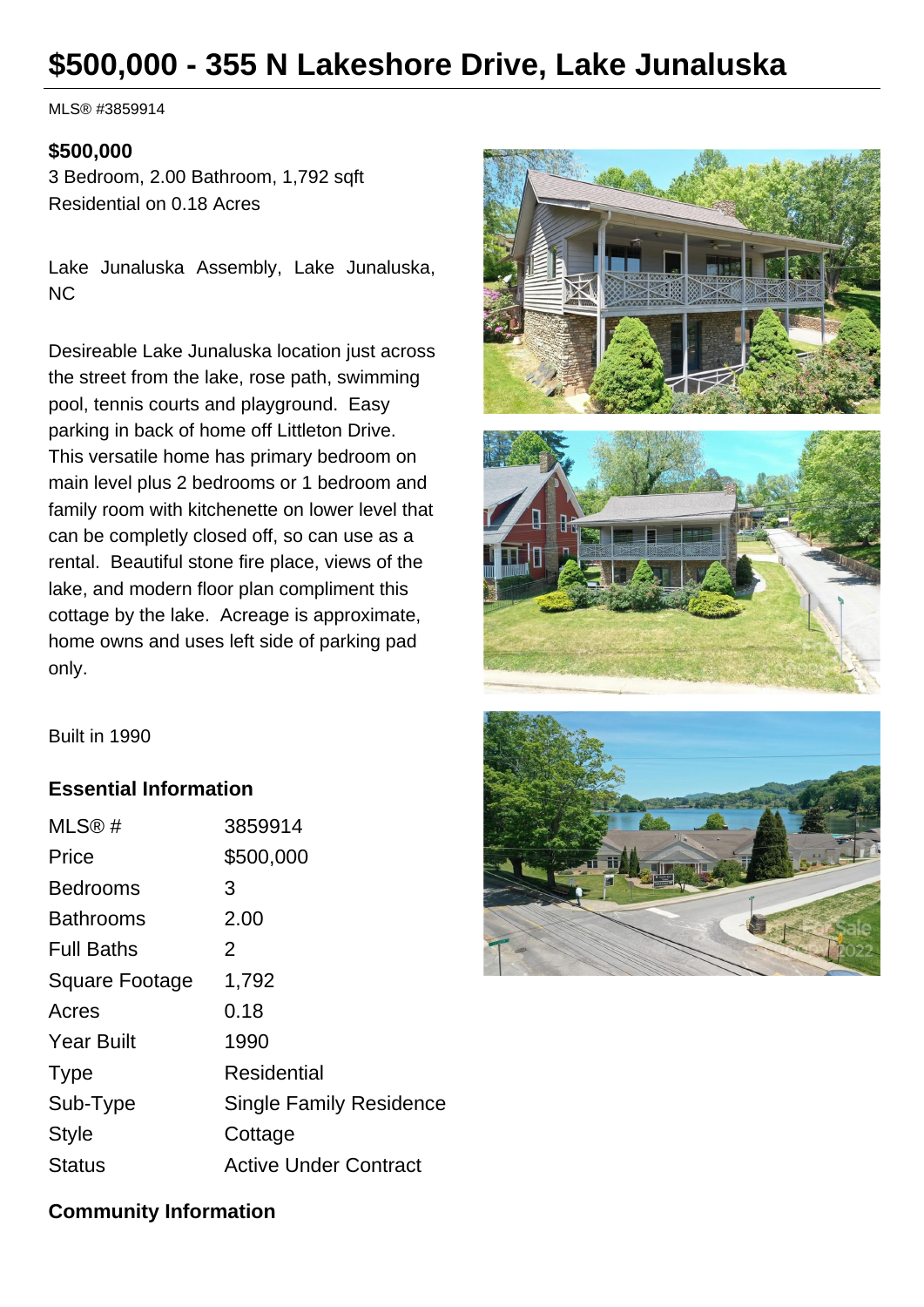| Address                  | 355 N Lakeshore Drive                                                                                   |
|--------------------------|---------------------------------------------------------------------------------------------------------|
| Subdivision              | Lake Junaluska Assembly                                                                                 |
| City                     | Lake Junaluska                                                                                          |
| County                   | Haywood                                                                                                 |
| <b>State</b>             | <b>NC</b>                                                                                               |
| Zip Code                 | 28745                                                                                                   |
| <b>Amenities</b>         |                                                                                                         |
| Garages                  | Driveway, Parking Space - 2                                                                             |
| <b>Interior</b>          |                                                                                                         |
| <b>Interior Features</b> | Pantry, Vaulted Ceiling                                                                                 |
| Appliances               | Cable Prewire, Ceiling Fan(s), Dishwasher, Dryer, Electric Range,<br>Exhaust Hood, Refrigerator, Washer |
| Heating                  | Central, Heat Pump, Heat Pump, Propane                                                                  |
| Fireplace                | Yes                                                                                                     |
| <b>Exterior</b>          |                                                                                                         |

|                 | Exterior Features Shed(s), Wired Internet Available                                |  |  |  |
|-----------------|------------------------------------------------------------------------------------|--|--|--|
| Lot Description | Corner Lot, Lake Access, Long Range View, Mountain View, Year<br><b>Round View</b> |  |  |  |
| Roof            | Shingle                                                                            |  |  |  |
| Construction    | Wood Siding                                                                        |  |  |  |

# **School Information**

| Elementary | Lake Junaluska |
|------------|----------------|
| Middle     | Waynesville    |
| High       | Tuscola        |

## **Additional Information**

| Date Listed    | May 13th, 2022 |
|----------------|----------------|
| Days on Market | 20             |

# **Listing Details**

Listing Office Better Homes and Gardens Real Estate Heritage

canopy Based on information submitted to the MLS GRID as of June 30, 2022 9:30 am All data is obtained from various sources and may not have been verified by broker or MLS GRID. Supplied Open House Information is subject to change without notice. All information should be independently reviewed and verified for accuracy. Properties may or may not be listed by the office/agent presenting the information. Some listings have been excluded from this website. © 2022 Carolina Multiple Listing Services, Inc.